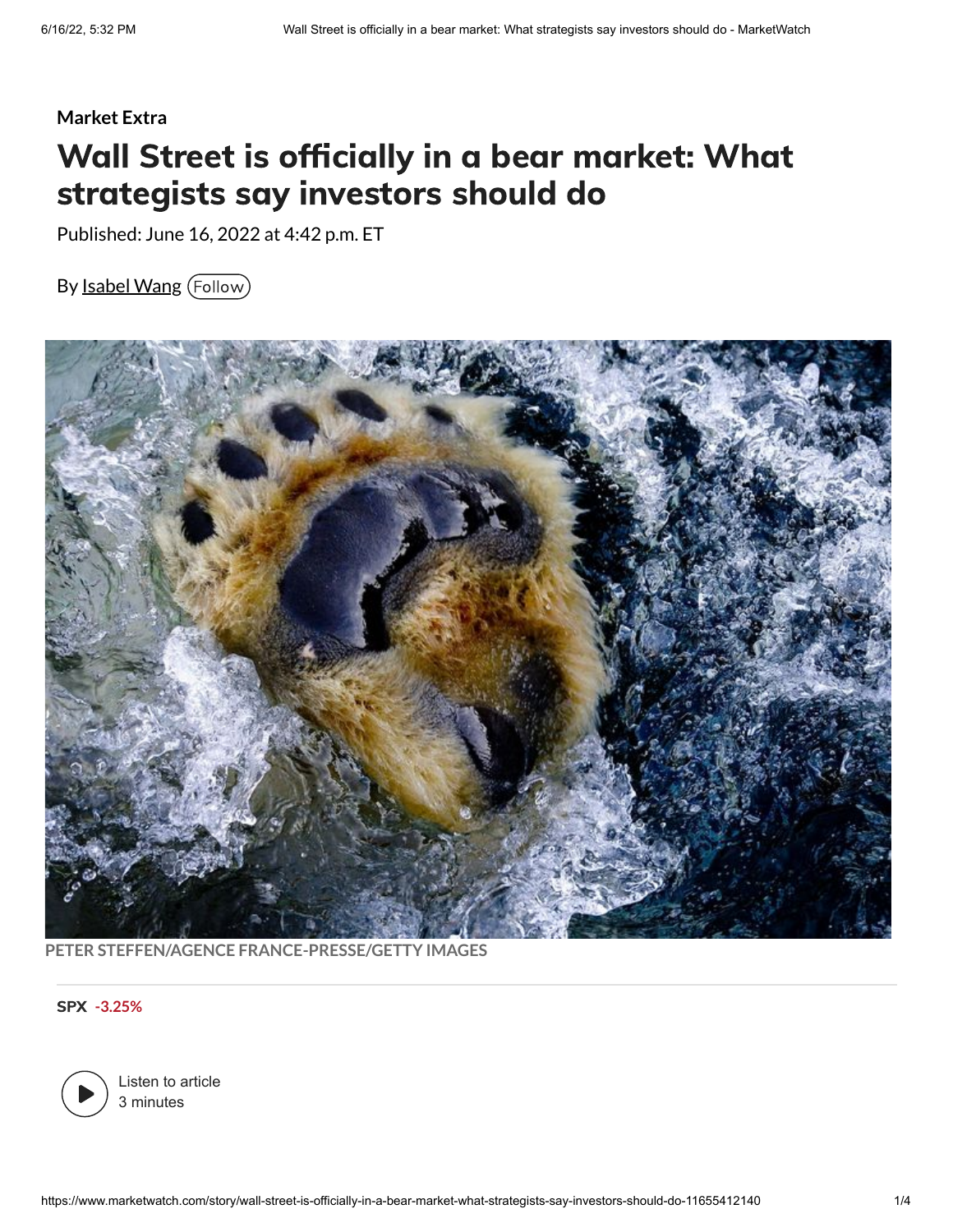The U.S. stock market met popular criteria for a bear market this week as the latest declines by the S&P 500 took the U.S. large-cap benchmark down by more than 20% from its record close in January. Investors, no doubt, are wondering how far stocks might fall from here, and what to do next.

The S&P 500 **SPX, [-3.25%](https://www.marketwatch.com/investing/index/SPX?mod=MW_story_quote)** met the [bear-market](https://www.marketwatch.com/amp/story/what-is-a-bear-market-s-p-500-slides-more-than-20-from-peak-confirming-the-end-of-its-pandemic-bull-run-11655159922) threshold on Monday and has largely remained under pressure this week aside from a Wednesday bounce following the Federal Reserve's 75-basis-point rate hike, its largest in nearly 28 years.

Fears that drastic rate hikes may trigger a recession in the next year are hanging over markets, analysts say.

## What should investors do?

Strategists said the current market decline is likely far from over.

According to George Ball, chairman of the investment firm Sanders Morris Harris, bear markets bring an average 38% decline in stocks from peak to trough, which suggests that there may be further downside ahead. Through Thursday's close, the S&P 500 was down 23.6% from its Jan. 3 peak close.

"Any upward moves we may see in the near term are merely relief rallies," Ball wrote in an email to MarketWatch on Tuesday. "Chasing rallies in this bear-market environment should be avoided."

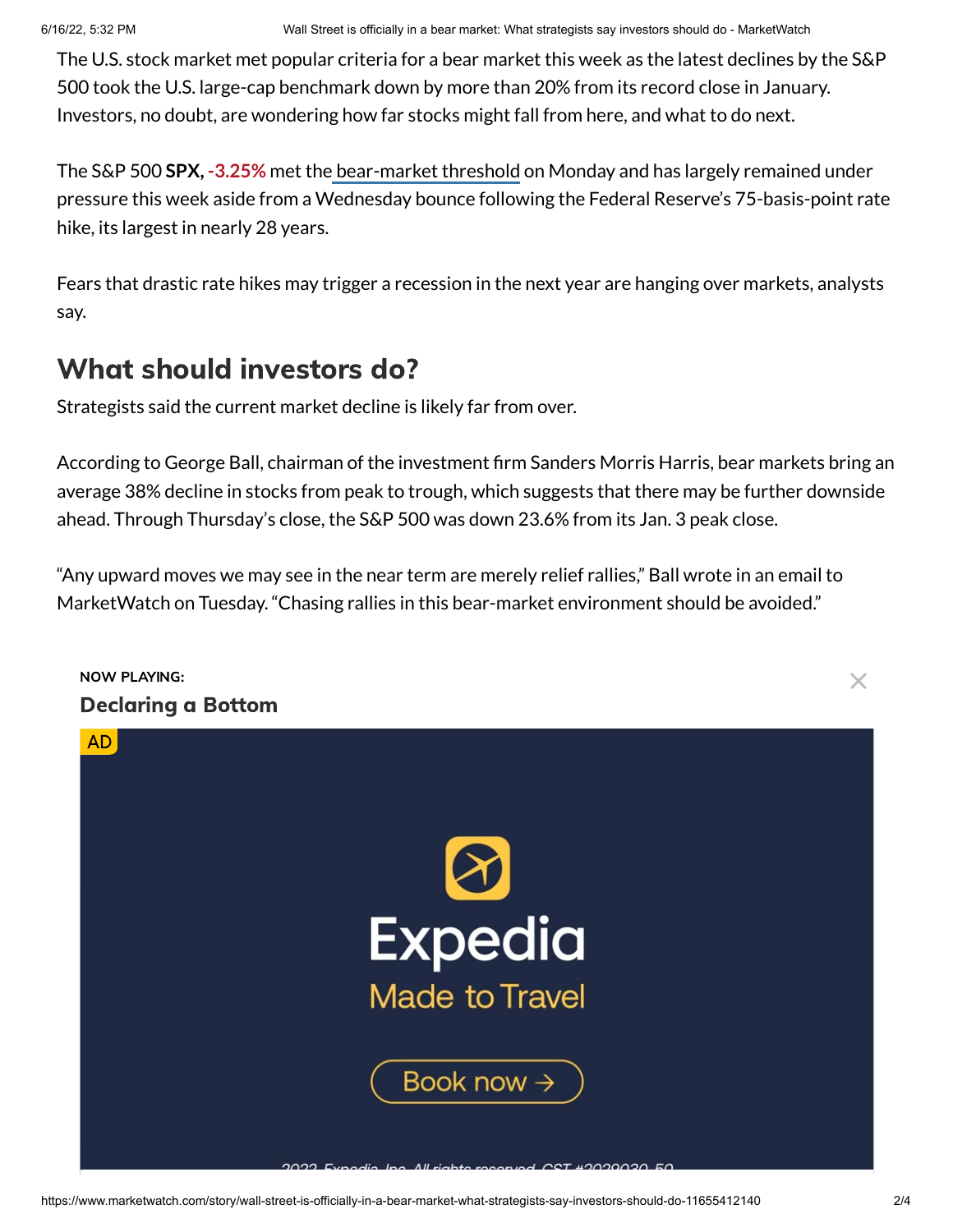**[Visit our Video Center](https://www.marketwatch.com/video)**

In addition, Ball emphasized the importance of having a cash cushion and emergency reserve for the turbulence. "Smart investors will have 10% to 20% in cash for the time being," Ball wrote.

Contrary to the day trader whose hot money has mostly evaporated, long-term and retirement-oriented investors may have the chance to minimize risks and see their portfolios perform well.

Investors should be careful not to go all-in on a particular investment strategy, said Don Calcagni, chief investment officer at Mercer Advisors. "Stay diversified, and tilt the portfolio towards value stocks," he said in a phone interview on Wednesday.

Following Wednesday's decision, Fed Chair Jerome Powell said the door was open for another 75- or 50-basis-point increase in July, but that 75-basis-point moves weren't likely to become the norm. Analysts are becoming worried that the Fed is going to overshoot.

"My concern is that the Fed has already unleashed a lot of firepower to try to tame inflation, but we really haven't seen that manifest itself yet," said Calcagni. "We haven't given it enough time to really play out."



### [Barron's:](https://www.marketwatch.com/articles/stock-market-investing-american-society-51655236579?mod=mw_more_headlines) The Investor Who Spotted Bernie Madoff's Fraud Early Has a Whole New Worry